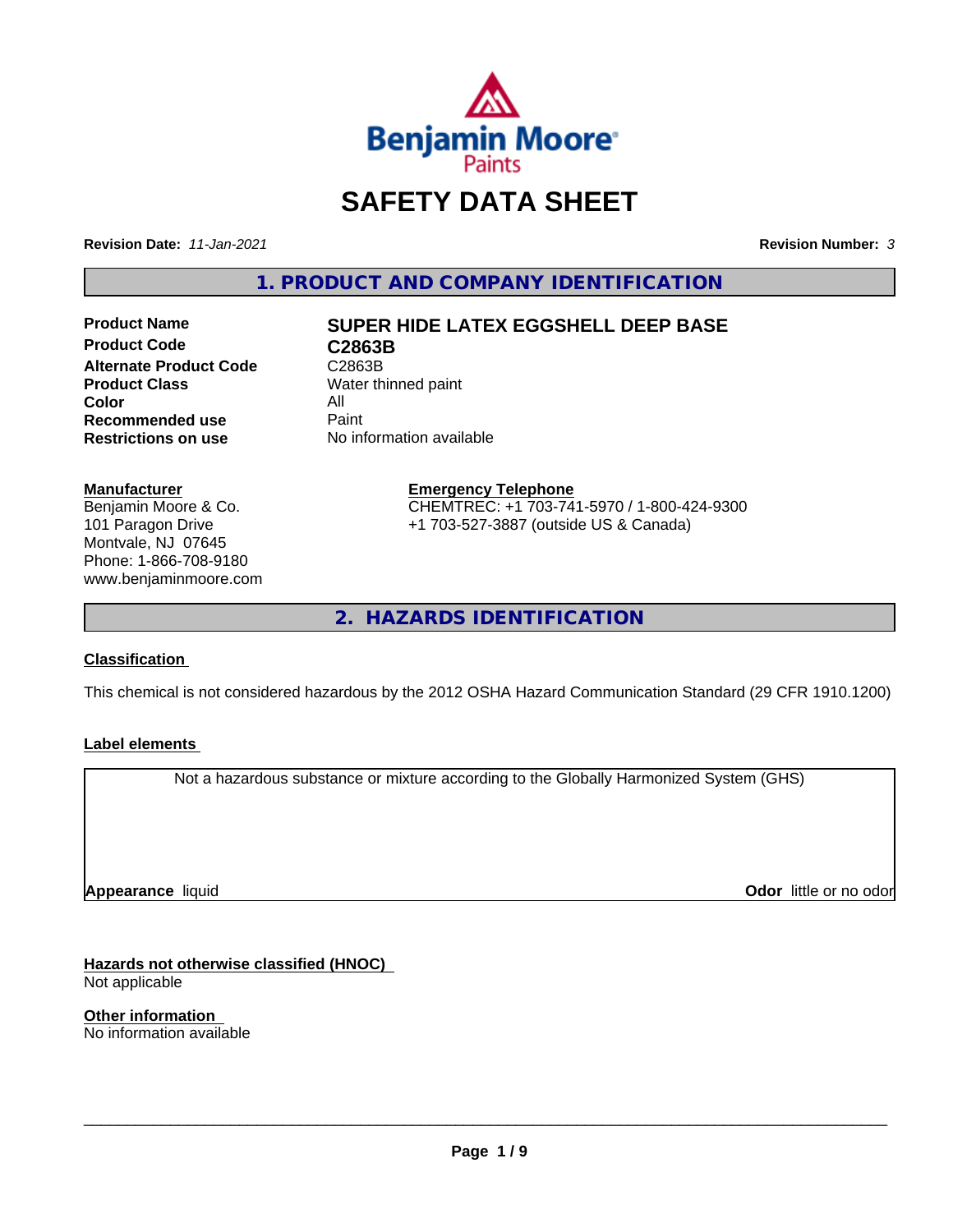**WARNING:** This product contains isothiazolinone compounds at levels of <0.1%. These substances are biocides commonly found in most paints and a variety of personal care products as a preservative. Certain individuals may be sensitive or allergic to these substances, even at low levels.

# **3. COMPOSITION INFORMATION ON COMPONENTS**

| Chemical<br>name                           | <b>CAS No.</b>                                                      | <br>/eıaht<br>- 70       |
|--------------------------------------------|---------------------------------------------------------------------|--------------------------|
| .imestone                                  | $\sim$<br>1317.<br>$\sim$<br>-65-                                   | ാറ<br>. .<br>∽<br>∠⊾<br> |
| <b>Titaniu</b><br>$\sim$<br>dioxide<br>յստ | --<br>$\sim$<br>$\sqrt{2}$<br>$\overline{\phantom{a}}$<br>.34F<br>ີ |                          |

|                                                  | 4. FIRST AID MEASURES                                                                                    |
|--------------------------------------------------|----------------------------------------------------------------------------------------------------------|
| <b>General Advice</b>                            | No hazards which require special first aid measures.                                                     |
| <b>Eye Contact</b>                               | Rinse thoroughly with plenty of water for at least 15 minutes and consult a<br>physician.                |
| <b>Skin Contact</b>                              | Wash off immediately with soap and plenty of water while removing all<br>contaminated clothes and shoes. |
| <b>Inhalation</b>                                | Move to fresh air. If symptoms persist, call a physician.                                                |
| Ingestion                                        | Clean mouth with water and afterwards drink plenty of water. Consult a physician<br>if necessary.        |
| <b>Most Important</b><br><b>Symptoms/Effects</b> | None known.                                                                                              |
| <b>Notes To Physician</b>                        | Treat symptomatically.                                                                                   |

**5. FIRE-FIGHTING MEASURES**

| Protective equipment and precautions for firefighters<br>As in any fire, wear self-contained breathing apparatus<br>pressure-demand, MSHA/NIOSH (approved or equivalent) |  |
|--------------------------------------------------------------------------------------------------------------------------------------------------------------------------|--|
| and full protective gear.                                                                                                                                                |  |
| Closed containers may rupture if exposed to fire or<br><b>Specific Hazards Arising From The Chemical</b><br>extreme heat.                                                |  |
| No.<br>Sensitivity to mechanical impact                                                                                                                                  |  |
| No.<br>Sensitivity to static discharge                                                                                                                                   |  |
| <b>Flash Point Data</b><br>Not applicable<br>Flash point (°F)<br>Flash Point (°C)<br>Not applicable<br>Not applicable<br><b>Method</b>                                   |  |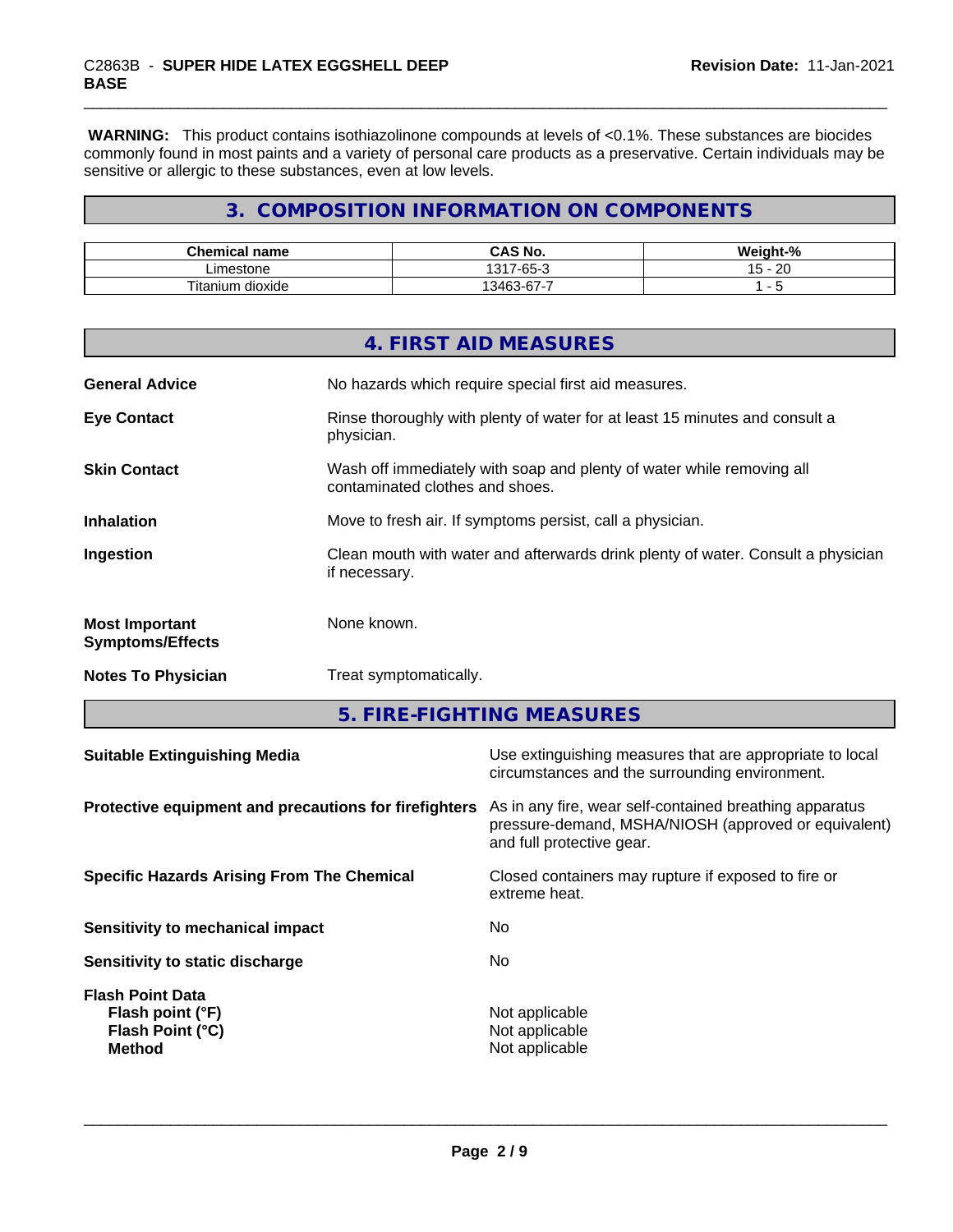#### **Flammability Limits In Air**

| Lower flammability limit:        |  |
|----------------------------------|--|
| <b>Upper flammability limit:</b> |  |

**Not applicable Not applicable** 

**NFPA Health:** 1 **Flammability:** 0 **Instability:** 0 **Special:** Not Applicable

#### **NFPA Legend**

- 0 Not Hazardous
- 1 Slightly
- 2 Moderate
- 3 High
- 4 Severe

*The ratings assigned are only suggested ratings, the contractor/employer has ultimate responsibilities for NFPA ratings where this system is used.*

*Additional information regarding the NFPA rating system is available from the National Fire Protection Agency (NFPA) at www.nfpa.org.*

# **6. ACCIDENTAL RELEASE MEASURES**

| <b>Personal Precautions</b>      | Avoid contact with skin, eyes and clothing. Ensure adequate ventilation.                                                                                                         |  |
|----------------------------------|----------------------------------------------------------------------------------------------------------------------------------------------------------------------------------|--|
| <b>Other Information</b>         | Prevent further leakage or spillage if safe to do so.                                                                                                                            |  |
| <b>Environmental precautions</b> | See Section 12 for additional Ecological Information.                                                                                                                            |  |
| <b>Methods for Cleaning Up</b>   | Soak up with inert absorbent material. Sweep up and shovel into suitable<br>containers for disposal.                                                                             |  |
|                                  | 7. HANDLING AND STORAGE                                                                                                                                                          |  |
| <b>Handling</b>                  | Avoid contact with skin, eyes and clothing. Avoid breathing vapors, spray mists or<br>sanding dust. In case of insufficient ventilation, wear suitable respiratory<br>equipment. |  |
| <b>Storage</b>                   | Keep container tightly closed. Keep out of the reach of children.                                                                                                                |  |
| <b>Incompatible Materials</b>    | No information available                                                                                                                                                         |  |

# **8. EXPOSURE CONTROLS/PERSONAL PROTECTION**

#### **Exposure Limits**

| Chemical name    | <b>ACGIH TLV</b>         | <b>OSHA PEL</b>            |
|------------------|--------------------------|----------------------------|
| ∟imestone        | N/E                      | 15 mg/m <sup>3</sup> - TWA |
|                  |                          | $5 \text{ ma/m}^3$ - TWA   |
| Titanium dioxide | TWA: $10 \text{ ma/m}^3$ | · TWA<br>15 ma/m $3$       |

## **Legend**

ACGIH - American Conference of Governmental Industrial Hygienists Exposure Limits OSHA - Occupational Safety & Health Administration Exposure Limits N/E - Not Established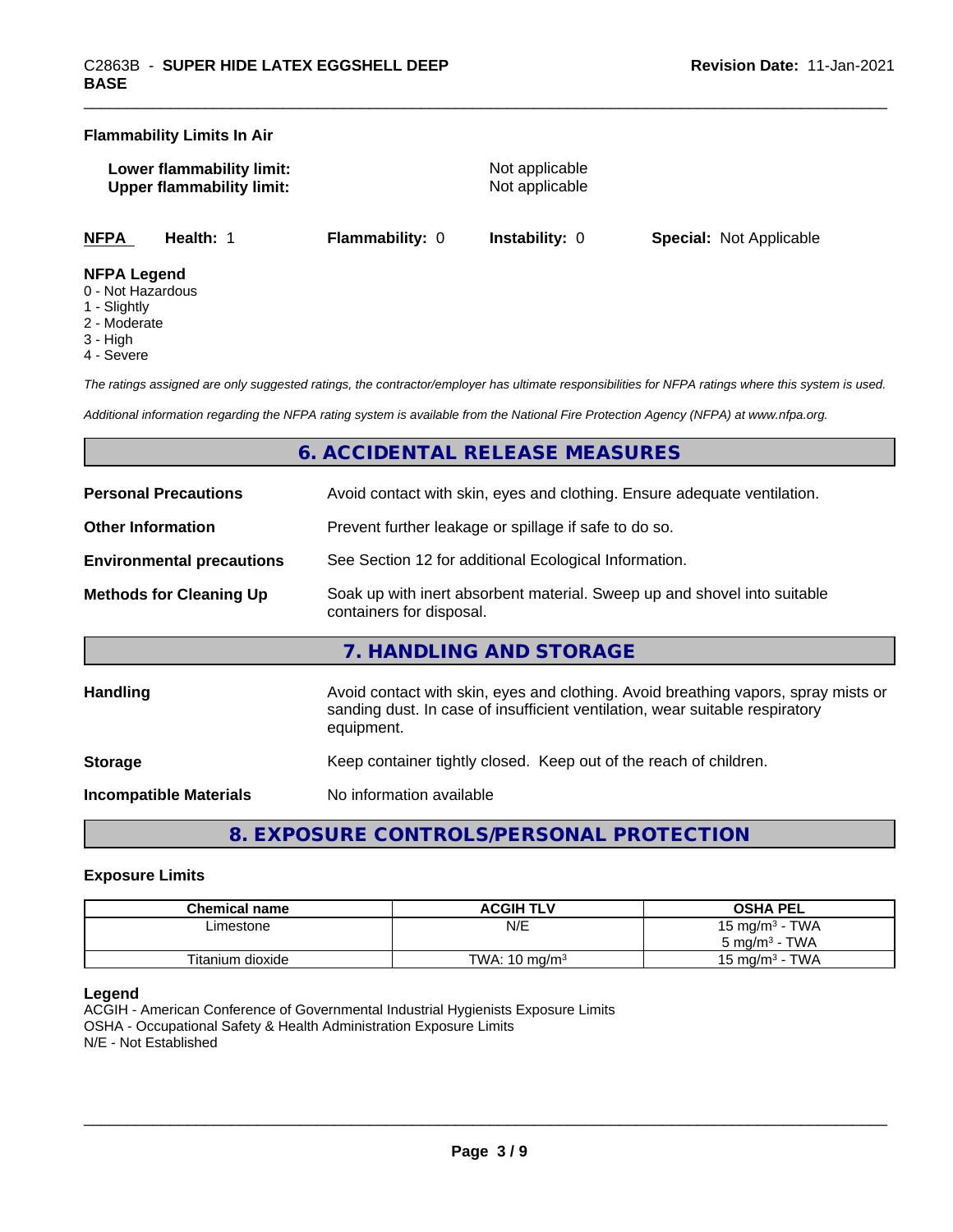| <b>Engineering Measures</b>          | Ensure adequate ventilation, especially in confined areas.                                                                          |
|--------------------------------------|-------------------------------------------------------------------------------------------------------------------------------------|
| <b>Personal Protective Equipment</b> |                                                                                                                                     |
| <b>Eye/Face Protection</b>           | Safety glasses with side-shields.                                                                                                   |
| <b>Skin Protection</b>               | Protective gloves and impervious clothing.                                                                                          |
| <b>Respiratory Protection</b>        | In case of insufficient ventilation wear suitable respiratory equipment.                                                            |
| <b>Hygiene Measures</b>              | Avoid contact with skin, eyes and clothing. Remove and wash contaminated<br>clothing before re-use. Wash thoroughly after handling. |

# **9. PHYSICAL AND CHEMICAL PROPERTIES**

| Appearance                           | liquid                   |
|--------------------------------------|--------------------------|
| Odor                                 | little or no odor        |
| <b>Odor Threshold</b>                | No information available |
| Density (Ibs/gal)                    | $10.0 - 10.4$            |
| <b>Specific Gravity</b>              | $1.20 - 1.25$            |
| рH                                   | No information available |
| <b>Viscosity (cps)</b>               | No information available |
| Solubility(ies)                      | No information available |
| <b>Water solubility</b>              | No information available |
| <b>Evaporation Rate</b>              | No information available |
| Vapor pressure                       | No information available |
| <b>Vapor density</b>                 | No information available |
| Wt. % Solids                         | $40 - 50$                |
| Vol. % Solids                        | $30 - 40$                |
| Wt. % Volatiles                      | $50 - 60$                |
| <b>Vol. % Volatiles</b>              | $60 - 70$                |
| <b>VOC Regulatory Limit (g/L)</b>    | < 100                    |
| <b>Boiling Point (°F)</b>            | 212                      |
| <b>Boiling Point (°C)</b>            | 100                      |
| Freezing point (°F)                  | 32                       |
| <b>Freezing Point (°C)</b>           | 0                        |
| Flash point (°F)                     | Not applicable           |
| Flash Point (°C)                     | Not applicable           |
| <b>Method</b>                        | Not applicable           |
| <b>Flammability (solid, gas)</b>     | Not applicable           |
| <b>Upper flammability limit:</b>     | Not applicable           |
| Lower flammability limit:            | Not applicable           |
| <b>Autoignition Temperature (°F)</b> | No information available |
| <b>Autoignition Temperature (°C)</b> | No information available |
| Decomposition Temperature (°F)       | No information available |
| Decomposition Temperature (°C)       | No information available |
| <b>Partition coefficient</b>         | No information available |

**10. STABILITY AND REACTIVITY**

**Reactivity** Not Applicable

**Chemical Stability Stable under normal conditions.** 

**Conditions to avoid Conditions to avoid Prevent from freezing.**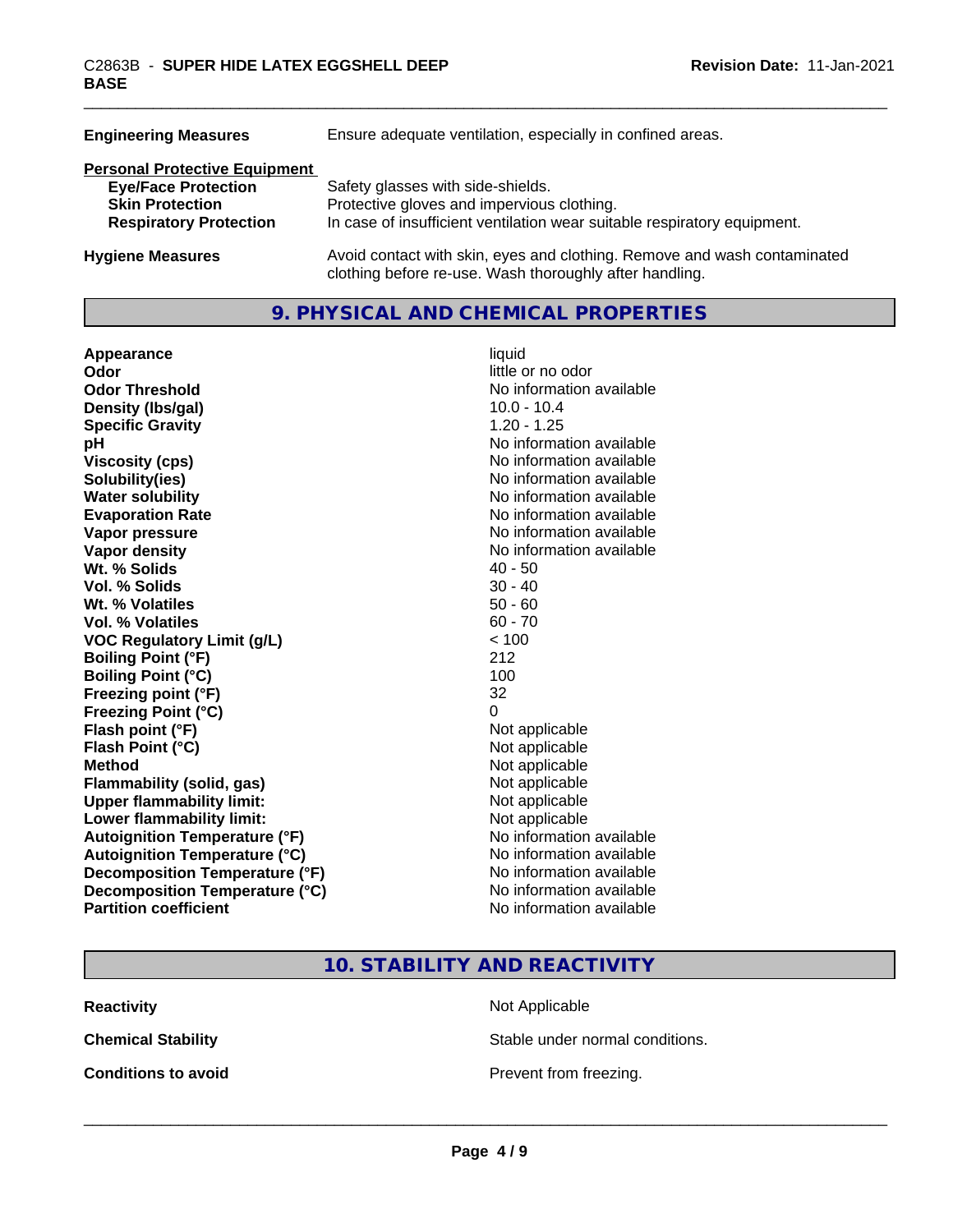| <b>Incompatible Materials</b>                                                                                                                                                                                                                                                                                                            | No materials to be especially mentioned.                                                                                                                                                                                                                                                                                                                                                                                      |  |
|------------------------------------------------------------------------------------------------------------------------------------------------------------------------------------------------------------------------------------------------------------------------------------------------------------------------------------------|-------------------------------------------------------------------------------------------------------------------------------------------------------------------------------------------------------------------------------------------------------------------------------------------------------------------------------------------------------------------------------------------------------------------------------|--|
| <b>Hazardous Decomposition Products</b>                                                                                                                                                                                                                                                                                                  | None under normal use.                                                                                                                                                                                                                                                                                                                                                                                                        |  |
| Possibility of hazardous reactions                                                                                                                                                                                                                                                                                                       | None under normal conditions of use.                                                                                                                                                                                                                                                                                                                                                                                          |  |
|                                                                                                                                                                                                                                                                                                                                          | 11. TOXICOLOGICAL INFORMATION                                                                                                                                                                                                                                                                                                                                                                                                 |  |
| <b>Product Information</b>                                                                                                                                                                                                                                                                                                               |                                                                                                                                                                                                                                                                                                                                                                                                                               |  |
| Information on likely routes of exposure                                                                                                                                                                                                                                                                                                 |                                                                                                                                                                                                                                                                                                                                                                                                                               |  |
| <b>Principal Routes of Exposure</b>                                                                                                                                                                                                                                                                                                      | Eye contact, skin contact and inhalation.                                                                                                                                                                                                                                                                                                                                                                                     |  |
| <b>Acute Toxicity</b>                                                                                                                                                                                                                                                                                                                    |                                                                                                                                                                                                                                                                                                                                                                                                                               |  |
| <b>Product Information</b>                                                                                                                                                                                                                                                                                                               | No information available                                                                                                                                                                                                                                                                                                                                                                                                      |  |
|                                                                                                                                                                                                                                                                                                                                          | Symptoms related to the physical, chemical and toxicological characteristics                                                                                                                                                                                                                                                                                                                                                  |  |
| <b>Symptoms</b>                                                                                                                                                                                                                                                                                                                          | No information available                                                                                                                                                                                                                                                                                                                                                                                                      |  |
|                                                                                                                                                                                                                                                                                                                                          | Delayed and immediate effects as well as chronic effects from short and long-term exposure                                                                                                                                                                                                                                                                                                                                    |  |
| Eye contact<br><b>Skin contact</b>                                                                                                                                                                                                                                                                                                       | May cause slight irritation.<br>Substance may cause slight skin irritation. Prolonged or repeated contact may dry<br>skin and cause irritation.                                                                                                                                                                                                                                                                               |  |
| <b>Inhalation</b><br>Ingestion<br><b>Sensitization</b><br><b>Neurological Effects</b><br><b>Mutagenic Effects</b><br><b>Reproductive Effects</b><br><b>Developmental Effects</b><br><b>Target organ effects</b><br><b>STOT - single exposure</b><br><b>STOT - repeated exposure</b><br>Other adverse effects<br><b>Aspiration Hazard</b> | May cause irritation of respiratory tract.<br>Ingestion may cause gastrointestinal irritation, nausea, vomiting and diarrhea.<br>No information available<br>No information available.<br>No information available.<br>No information available.<br>No information available.<br>No information available.<br>No information available.<br>No information available.<br>No information available.<br>No information available |  |
| <b>Numerical measures of toxicity</b>                                                                                                                                                                                                                                                                                                    |                                                                                                                                                                                                                                                                                                                                                                                                                               |  |

**The following values are calculated based on chapter 3.1 of the GHS document**

| <b>ATEmix (oral)</b>   | 250172 mg/kg  |
|------------------------|---------------|
| <b>ATEmix (dermal)</b> | 1719139 mg/kg |

# **Component Information**

| Chemical name                   | <b>D50</b><br>Jral 1            | Dermal LD50 | Inhalation LC50 |
|---------------------------------|---------------------------------|-------------|-----------------|
| $- \cdot$ .<br>Fitanium dioxide | Rat<br>0000<br>mg/kg<br>$\cdot$ |             |                 |
| 13463-67-7                      |                                 |             |                 |

# **Chronic Toxicity**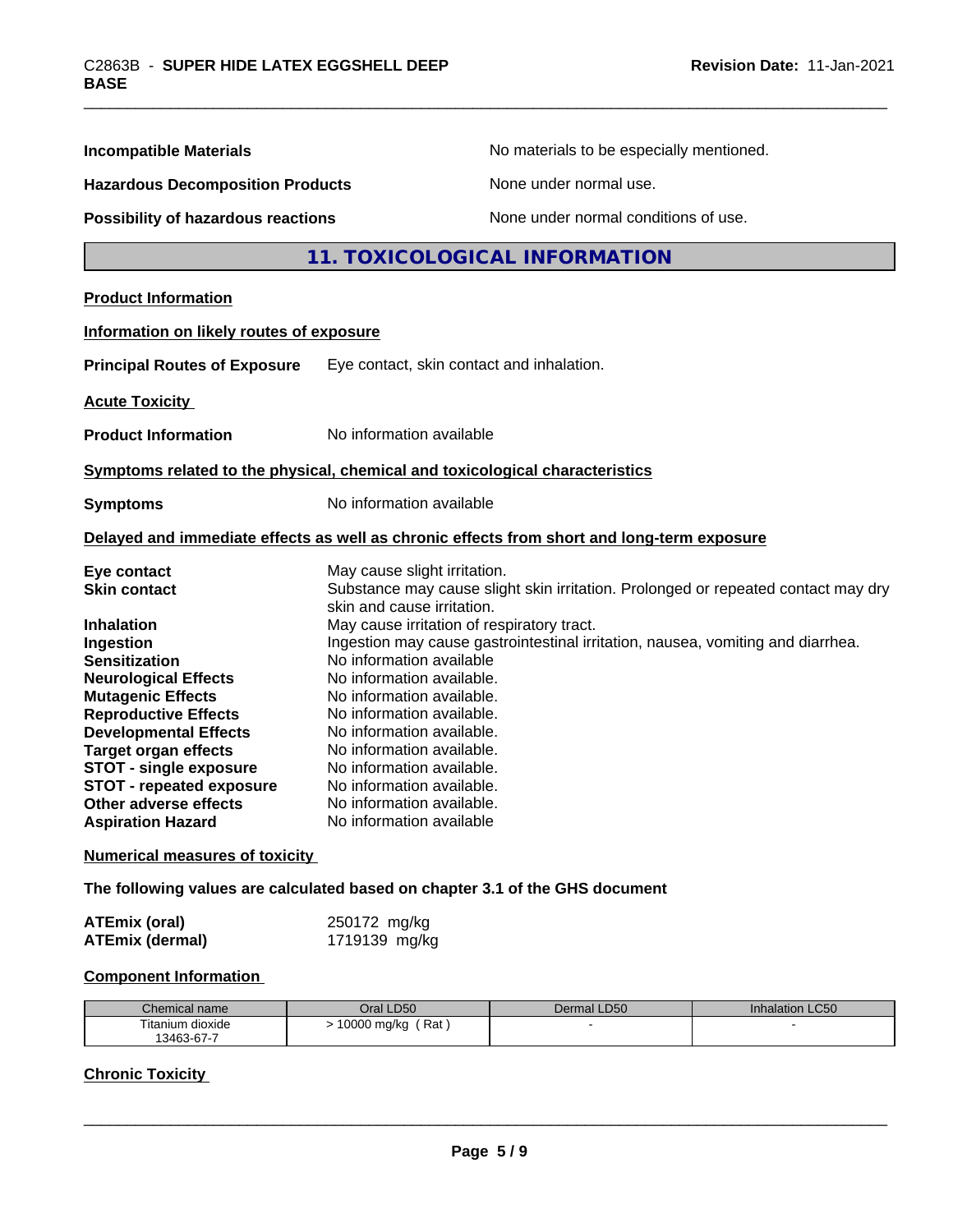#### **Carcinogenicity**

*The information below indicateswhether each agency has listed any ingredient as a carcinogen:.*

| <b>Chemical</b><br>name              | <b>IARC</b>                    | <b>NTP</b> | <b>OCUA</b><br>∪ורט |
|--------------------------------------|--------------------------------|------------|---------------------|
|                                      | . .<br>2B<br>Human<br>Possible |            | ∟isted<br>.         |
| .<br><br>, dioxide<br><b>itanium</b> | Carcinoɑen                     |            |                     |

• Although IARC has classified titanium dioxide as possibly carcinogenic to humans (2B), their summary concludes: "No significant exposure to titanium dioxide is thought to occur during the use of products in which titanium dioxide is bound to other materials, such as paint."

#### **Legend**

IARC - International Agency for Research on Cancer NTP - National Toxicity Program OSHA - Occupational Safety & Health Administration

**12. ECOLOGICAL INFORMATION**

# **Ecotoxicity Effects**

The environmental impact of this product has not been fully investigated.

## **Product Information**

## **Acute Toxicity to Fish**

No information available

#### **Acute Toxicity to Aquatic Invertebrates**

No information available

#### **Acute Toxicity to Aquatic Plants**

No information available

#### **Persistence / Degradability**

No information available.

#### **Bioaccumulation**

There is no data for this product.

#### **Mobility in Environmental Media**

No information available.

#### **Ozone**

No information available

#### **Component Information**

#### **Acute Toxicity to Fish**

Titanium dioxide  $LC50:$  > 1000 mg/L (Fathead Minnow - 96 hr.)

## **Acute Toxicity to Aquatic Invertebrates**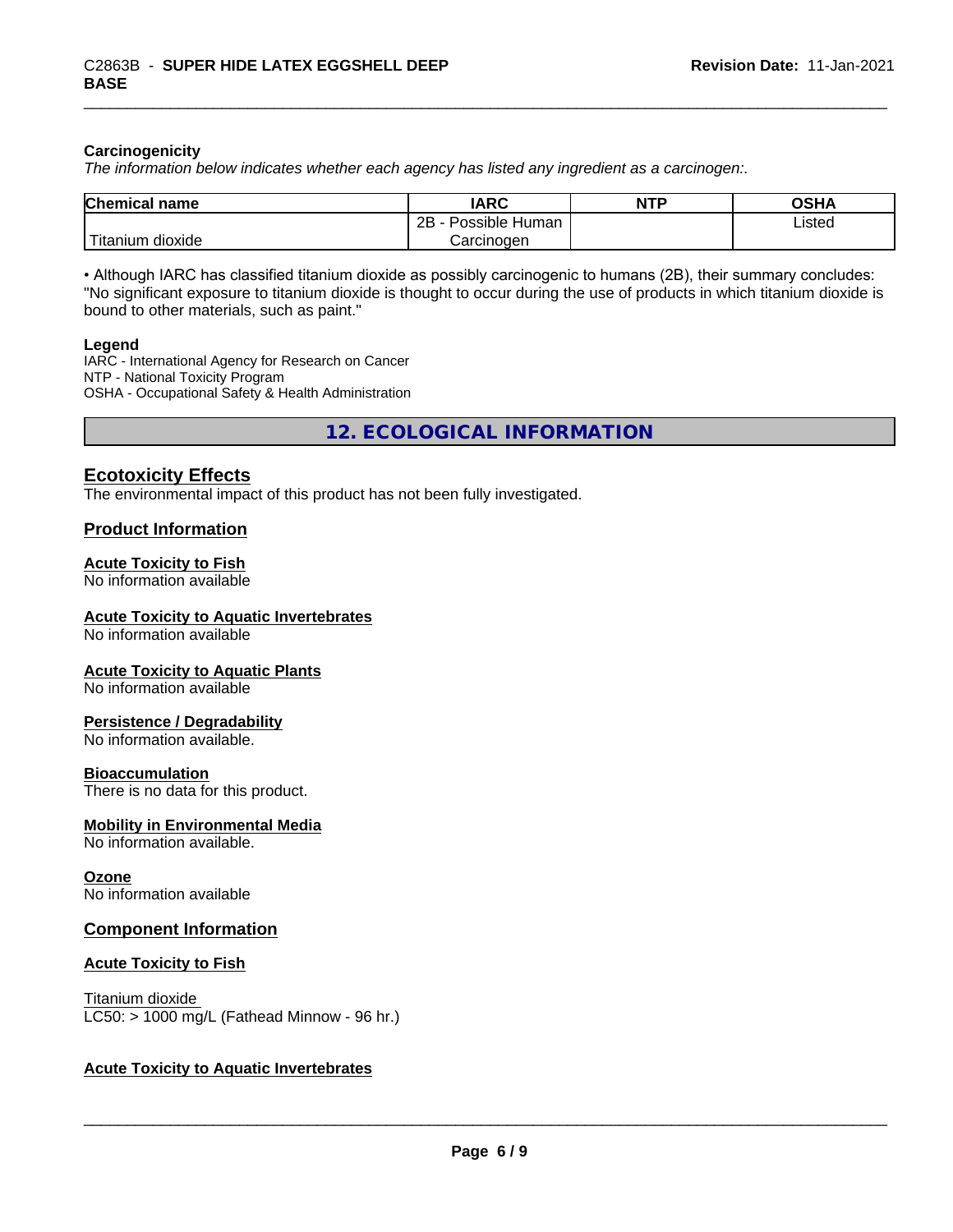No information available

## **Acute Toxicity to Aquatic Plants**

No information available

|                              | 13. DISPOSAL CONSIDERATIONS                                                                                                                                                                                               |  |
|------------------------------|---------------------------------------------------------------------------------------------------------------------------------------------------------------------------------------------------------------------------|--|
| <b>Waste Disposal Method</b> | Dispose of in accordance with federal, state, and local regulations. Local<br>requirements may vary, consult your sanitation department or state-designated<br>environmental protection agency for more disposal options. |  |
|                              | 14. TRANSPORT INFORMATION                                                                                                                                                                                                 |  |
| <b>DOT</b>                   | Not regulated                                                                                                                                                                                                             |  |
| <b>ICAO / IATA</b>           | Not regulated                                                                                                                                                                                                             |  |
| <b>IMDG / IMO</b>            | Not regulated                                                                                                                                                                                                             |  |
|                              | <b>15. REGULATORY INFORMATION</b>                                                                                                                                                                                         |  |

# **International Inventories**

| <b>TSCA: United States</b> | Yes - All components are listed or exempt. |
|----------------------------|--------------------------------------------|
| <b>DSL: Canada</b>         | Yes - All components are listed or exempt. |

# **Federal Regulations**

| SARA 311/312 hazardous categorization |  |
|---------------------------------------|--|
|---------------------------------------|--|

| Acute health hazard               | Nο |
|-----------------------------------|----|
| Chronic Health Hazard             | Nο |
| Fire hazard                       | N٥ |
| Sudden release of pressure hazard | Nο |
| Reactive Hazard                   | N٥ |

#### **SARA 313**

Section 313 of Title III of the Superfund Amendments and Reauthorization Act of 1986 (SARA). This product contains a chemical or chemicals which are subject to the reporting requirements of the Act and Title 40 of the Code of Federal Regulations, Part 372:

*None*

**Clean Air Act,Section 112 Hazardous Air Pollutants (HAPs) (see 40 CFR 61)** This product contains the following HAPs:

*None*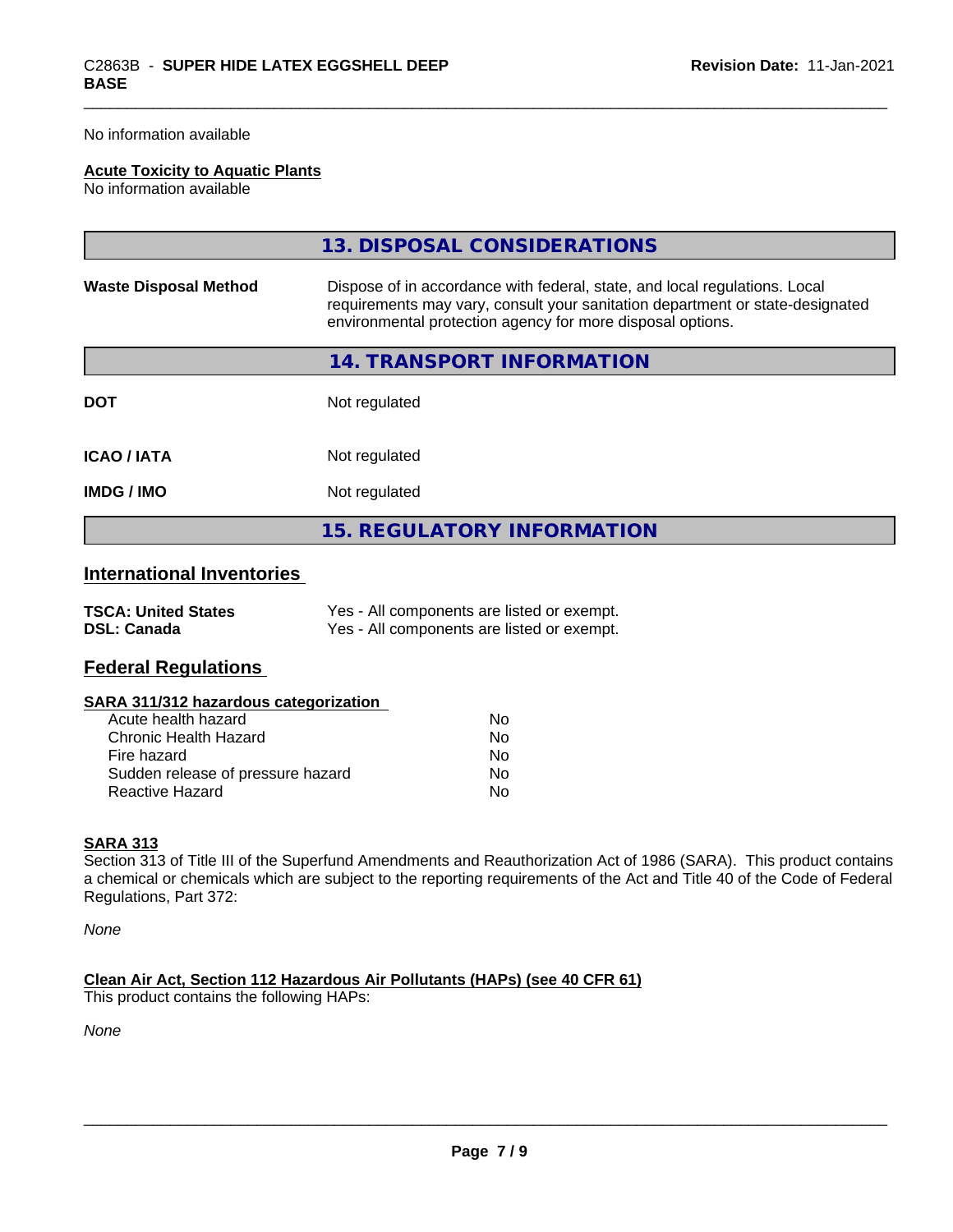# **US State Regulations**

#### **California Proposition 65**

**AVIMARNING:** Cancer and Reproductive Harm– www.P65warnings.ca.gov

#### **State Right-to-Know**

| Chemical<br>name<br>ા વામા | --<br>Ma<br>,hucatte<br>aunuseus | . Jersev<br><b>New</b> | `svlvania |
|----------------------------|----------------------------------|------------------------|-----------|
| imestone                   |                                  |                        |           |
| --<br>l itanium<br>dioxide |                                  |                        |           |

#### **Legend**

X - Listed

| 16. OTHER INFORMATION                                          |                  |                        |                             |  |
|----------------------------------------------------------------|------------------|------------------------|-----------------------------|--|
| $HMIS -$                                                       | <b>Health: 1</b> | <b>Flammability: 0</b> | <b>Reactivity: 0 PPE: -</b> |  |
| <b>HMIS Legend</b><br>$\bigcap$ $M(x)$ and $\bigcup$ $\bigcap$ |                  |                        |                             |  |

#### 0 - Minimal Hazard

- 1 Slight Hazard
- 2 Moderate Hazard
- 3 Serious Hazard
- 4 Severe Hazard
- \* Chronic Hazard

X - Consult your supervisor or S.O.P. for "Special" handling instructions.

*Note: The PPE rating has intentionally been left blank. Choose appropriate PPE that will protect employees from the hazards the material will present under the actual normal conditions of use.*

*Caution: HMISÒ ratings are based on a 0-4 rating scale, with 0 representing minimal hazards or risks, and 4 representing significant hazards or risks. Although HMISÒ ratings are not required on MSDSs under 29 CFR 1910.1200, the preparer, has chosen to provide them. HMISÒ ratings are to be used only in conjunction with a fully implemented HMISÒ program by workers who have received appropriate HMISÒ training. HMISÒ is a registered trade and service mark of the NPCA. HMISÒ materials may be purchased exclusively from J. J. Keller (800) 327-6868.*

 **WARNING!** If you scrape, sand, or remove old paint, you may release lead dust. LEAD IS TOXIC. EXPOSURE TO LEAD DUST CAN CAUSE SERIOUS ILLNESS, SUCH AS BRAIN DAMAGE, ESPECIALLY IN CHILDREN. PREGNANT WOMEN SHOULD ALSO AVOID EXPOSURE.Wear a NIOSH approved respirator to control lead exposure. Clean up carefully with a HEPA vacuum and a wet mop. Before you start, find out how to protect yourself and your family by contacting the National Lead Information Hotline at 1-800-424-LEAD or log on to www.epa.gov/lead.

| <b>Prepared By</b>      | <b>Product Stewardship Department</b><br>Benjamin Moore & Co.<br>101 Paragon Drive<br>Montvale, NJ 07645<br>800-225-5554 |
|-------------------------|--------------------------------------------------------------------------------------------------------------------------|
| <b>Revision Date:</b>   | 11-Jan-2021                                                                                                              |
| <b>Revision Summary</b> | Not available                                                                                                            |